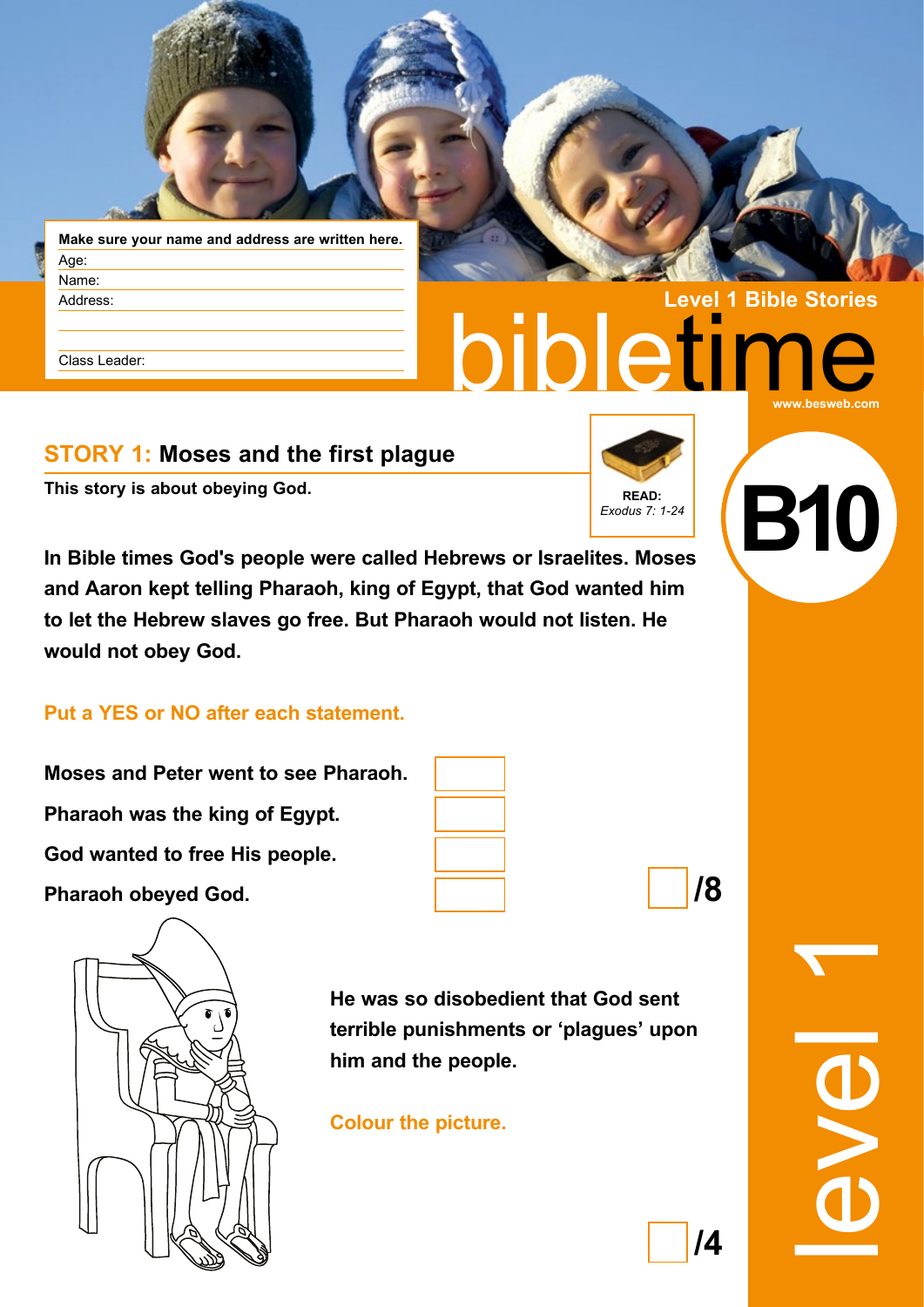**The big river in Egypt is called the Nile. This was where the people got clean water to drink and fish to eat.** 

**Colour the River Nile blue.**



**When the first plague came, all the water of the river turned into blood. The fish died and there was a terrible smell. Worst of all, no one could get water to drink.**

**This all happened because Pharaoh would not obey God.**

**The Bible says it is always best to listen to what God says, and to obey Him.**



**TOTAL:**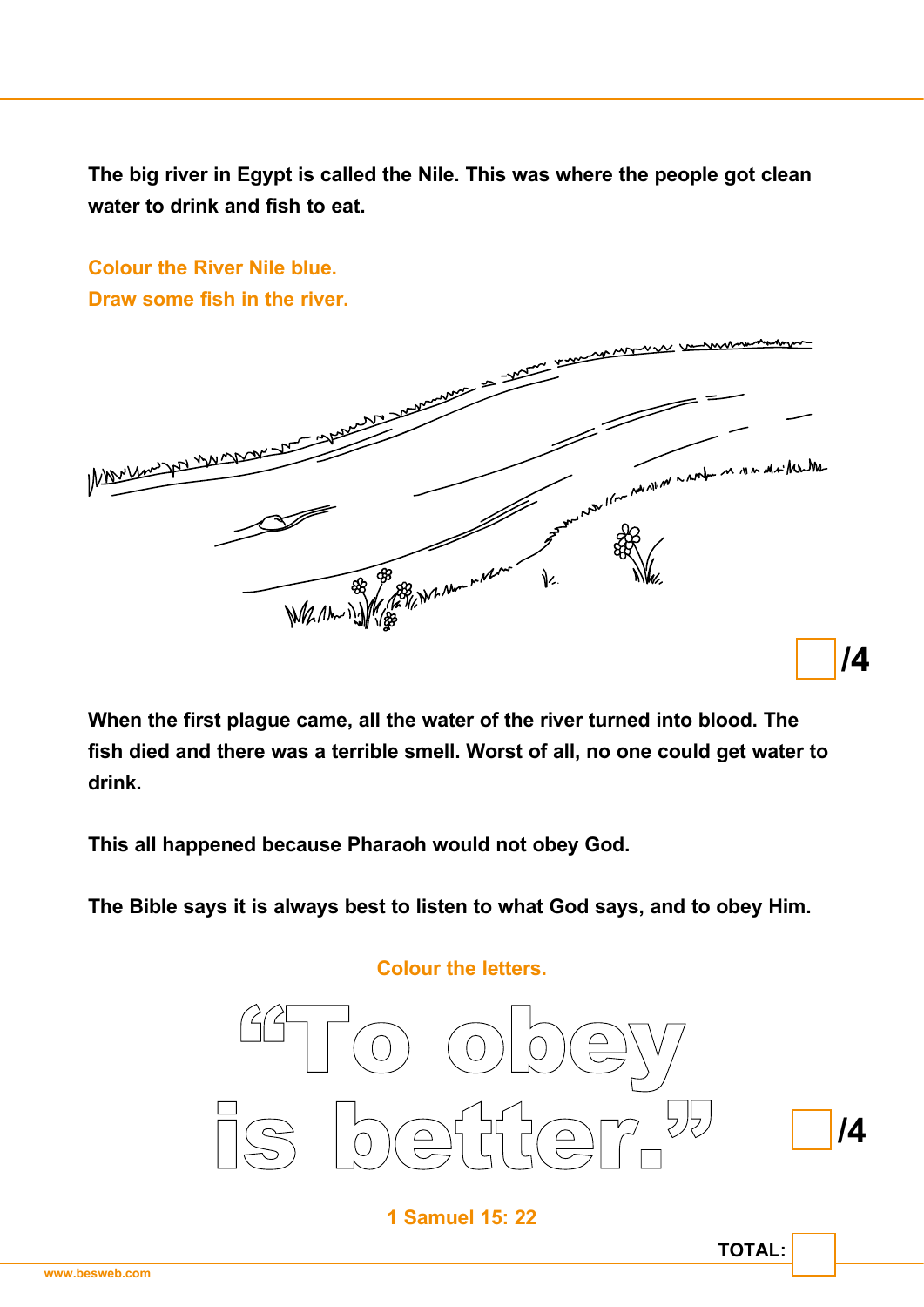

# **STORY 2: Moses and the last plague**

**This story is about God's plan for saving the Hebrews. READ:** READ:



**Pharaoh still refused to let God's people go, so God sent more plagues.**

#### **Draw some of them below.**



**After all of these plagues, Pharaoh still refused to obey God. The last plague was much worse than the other nine. A terrible thing was going to happen. The oldest son in every Egyptian family would die on the same night!**

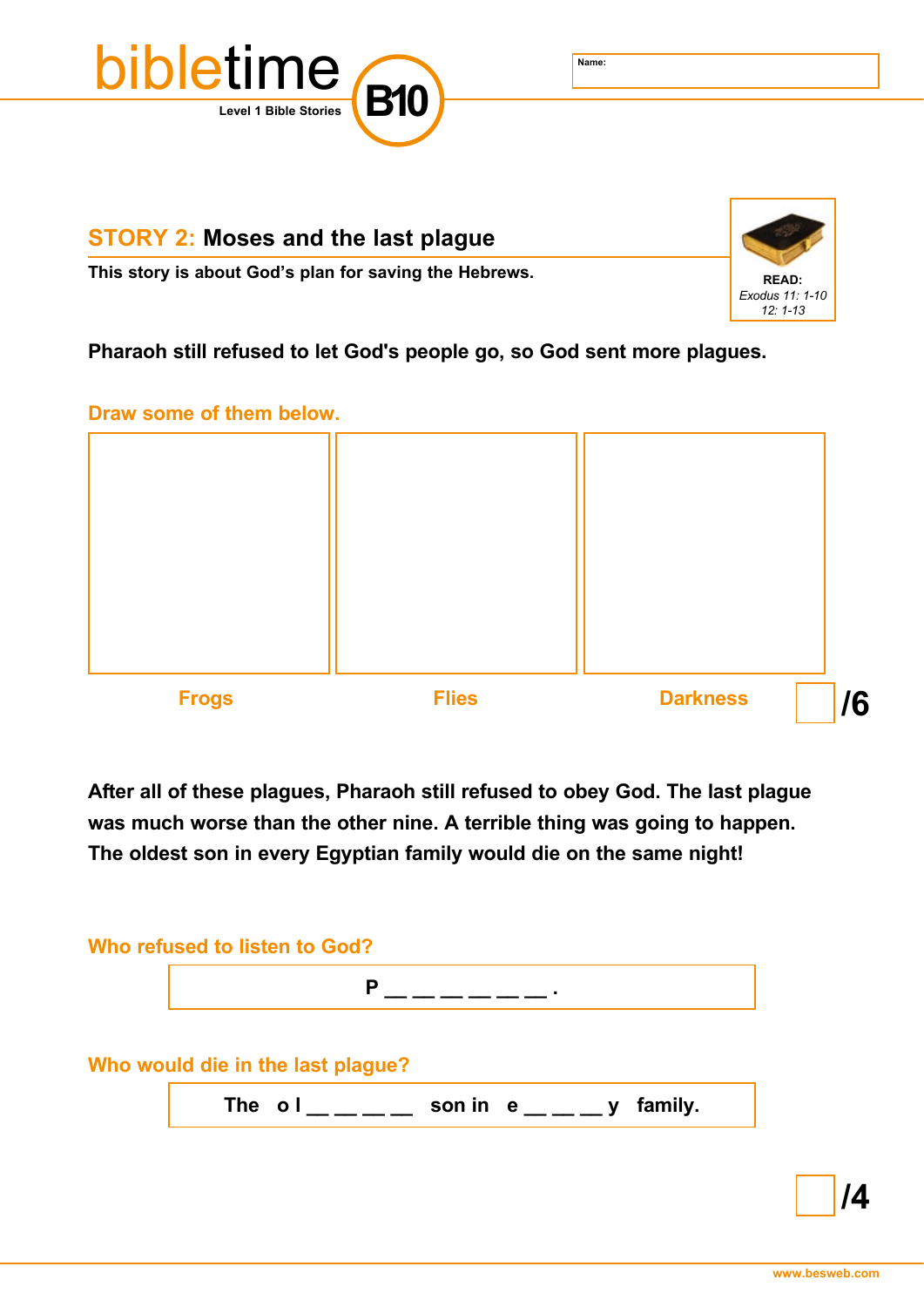**God loved His people, the Hebrews. He made a way for them to be saved from this terrible plague.**

**All the Hebrew families were to put the blood of a lamb on the two sides and on the top of their door-frame. Then they were to go into their house, and stay inside all night.**

**God promised,"When I see the blood, I will pass over you." That meant they would be completely safe on the night of the plague.**

**Colour the picture using red for the blood on the door frame.**



**What protected the Hebrew people? Join the dots to discover the answer.**

# Saved by the blood of the lamb! **/6**

**The oldest boy in the house was saved from death, because the lamb had died instead of him. The Bible calls Jesus "The Lamb of God," who died to save people from their sins.**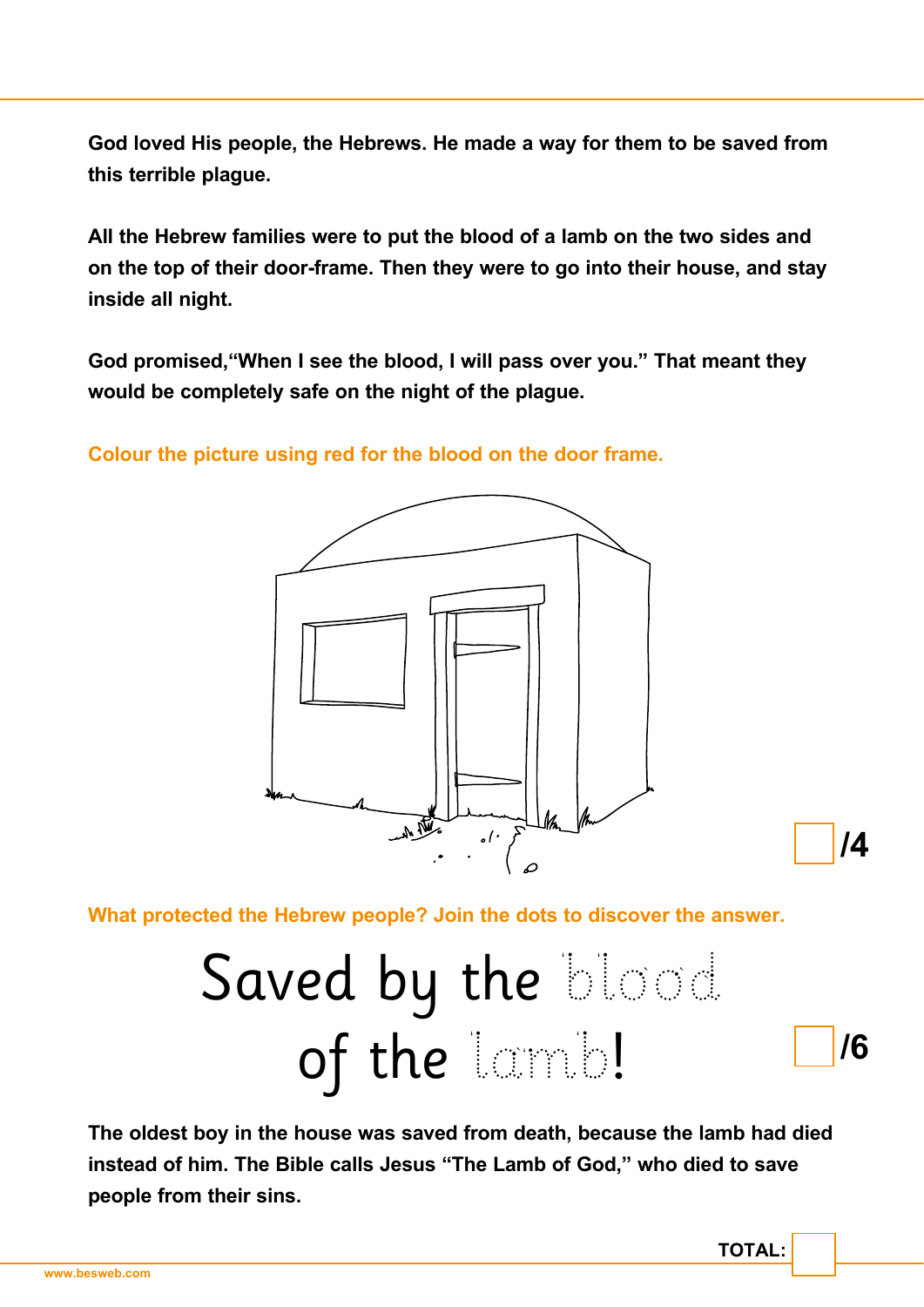

**STORY 3: Moses and the escape from Egypt This story is about God's power. READ: READ: READ: READ:** 



**On the night when so many people died in Egypt, Pharaoh sent for Moses and Aaron. "Take all your people, and get out of my country," he ordered.**

**Soon thousands of Israelites were on their way towards the Red Sea.**



### **Complete the map.**

**Before long, Pharaoh changed his mind. He and his big army, with their horses and chariots, set out to bring the Israelites back.**

**E \_\_ \_\_ \_\_ \_\_**

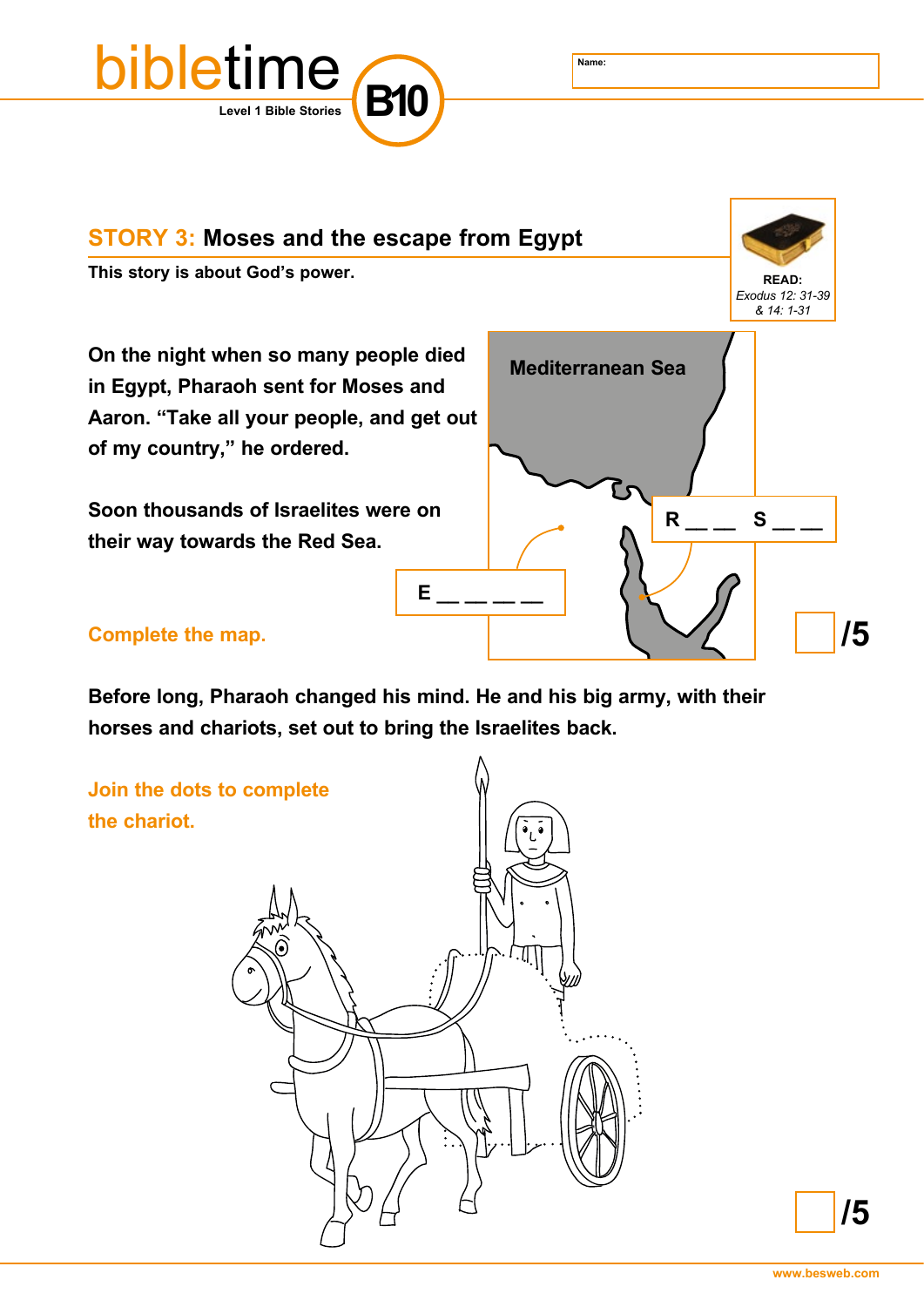**The Israelites became very frightened. In front of them was the Red Sea; behind them was the Egyptian army. It looked as if they were trapped! Moses told them not to be afraid, for God would save them.**

**Decorate the words that Moses said:**



**Exodus 14: 14**

**Do you know what God did? He sent a very strong wind. It blew very hard all night. It made the waters go back. God made a path for the Israelites. All they had to do was to walk through! The Egyptian army tried to follow them, but the water suddenly came back! By morning, all the Egyptians were drowned in the Red Sea!**

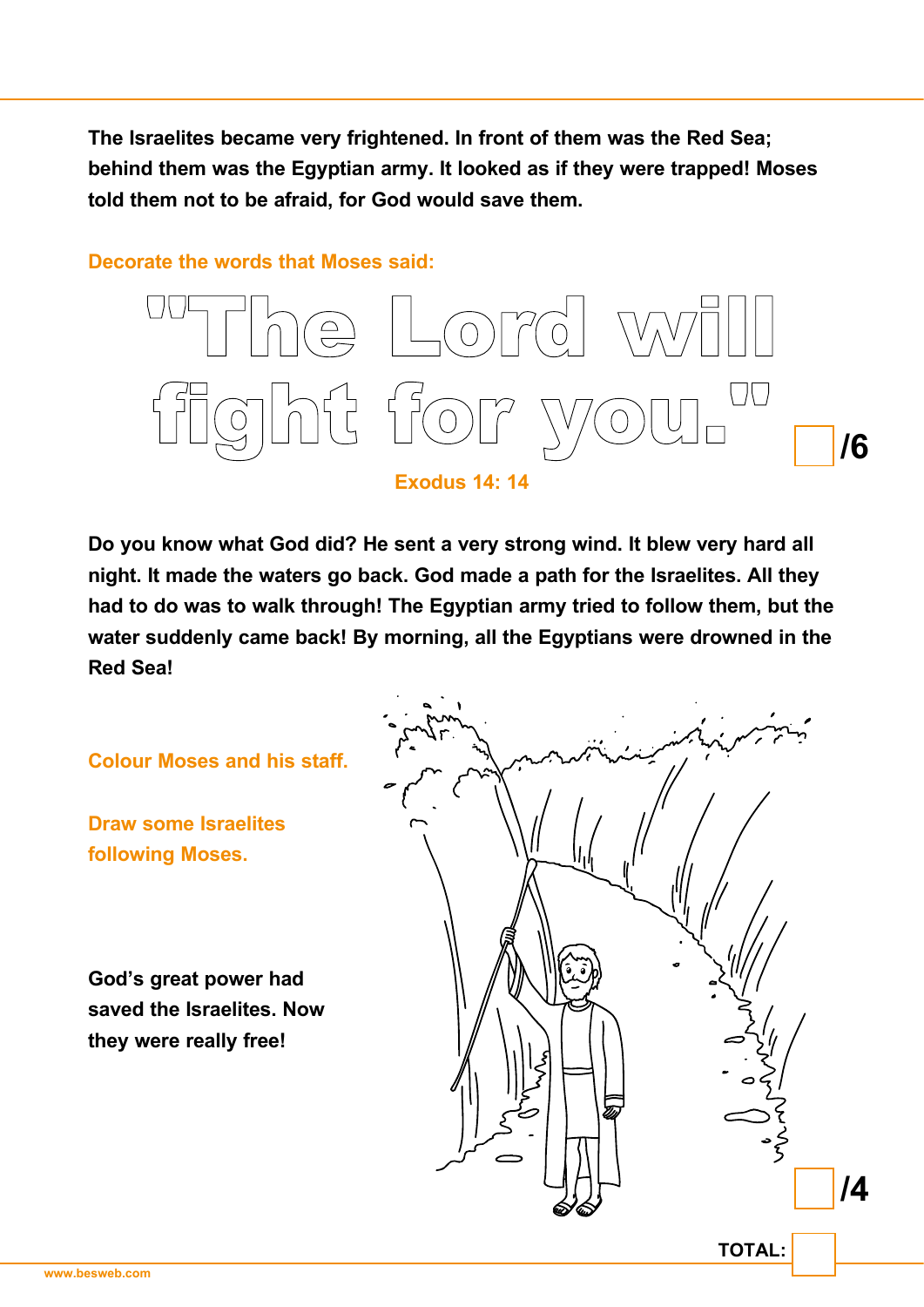

## **STORY 4: Moses thanks God**

**This story is about praising God. READ: READ: READ: READ:** 



**God saved the Israelites and now they were free.**

**They wanted to thank Him, so they began to sing praises to God. God is always pleased when people remember to thank Him for His help.**

**What did the Israelites begin to do? Fill in the numbers in the music notes in the correct order. The first one has been done for you.**



**Here is part of what they sang.**

**Decorate the words.**